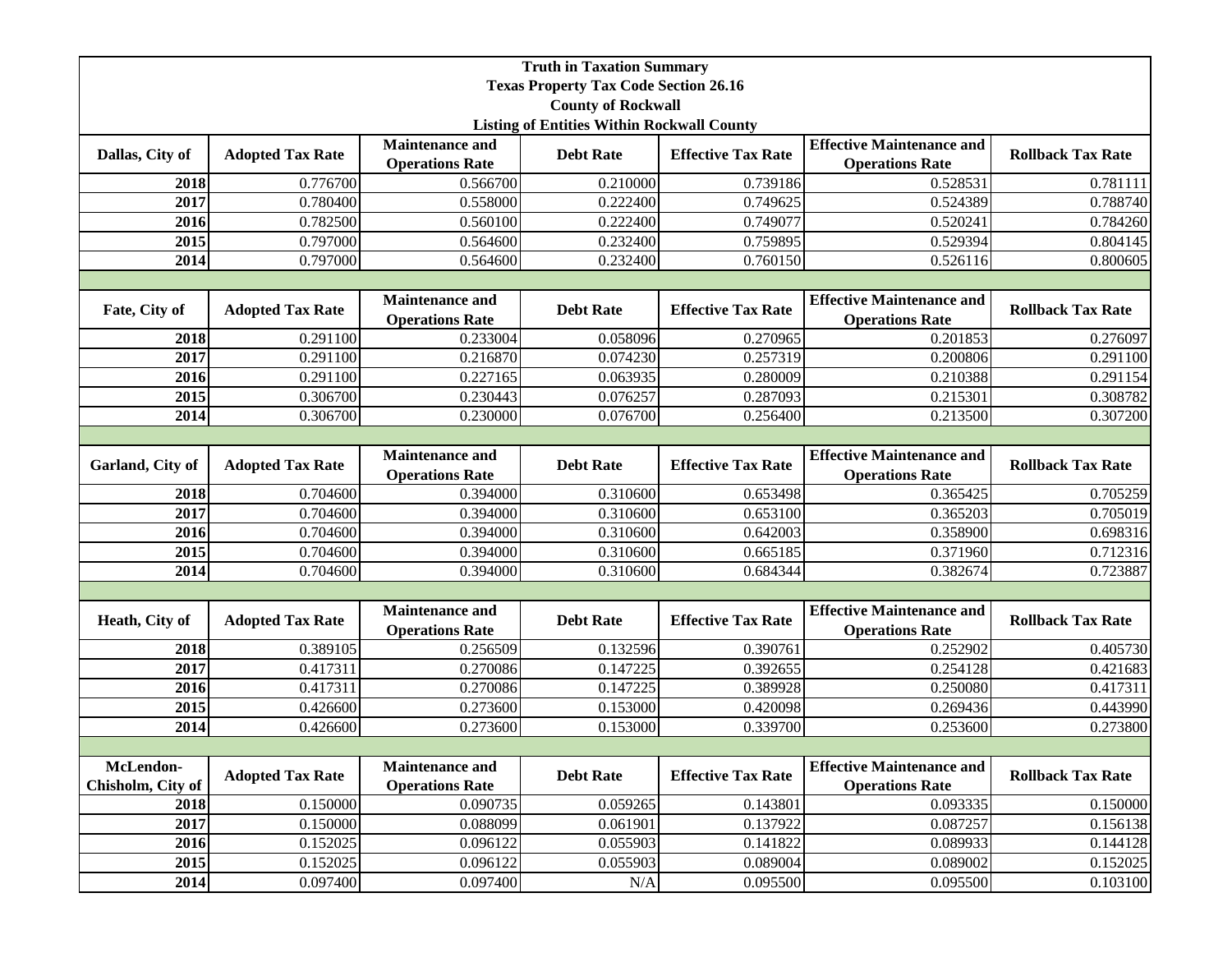| Rockwall, City of     | <b>Adopted Tax Rate</b> | <b>Maintenance and</b><br><b>Operations Rate</b> | <b>Debt Rate</b> | <b>Effective Tax Rate</b> | <b>Effective Maintenance and</b><br><b>Operations Rate</b> | <b>Rollback Tax Rate</b> |  |  |  |
|-----------------------|-------------------------|--------------------------------------------------|------------------|---------------------------|------------------------------------------------------------|--------------------------|--|--|--|
| 2018                  | 0.402100                | 0.222900                                         | 0.179200         | 0.402197                  | 0.347950                                                   | 0.438897                 |  |  |  |
| 2017                  | 0.423600                | 0.245400                                         | 0.178200         | 0.423671                  | 0.330393                                                   | 0.423729                 |  |  |  |
| 2016                  | 0.454300                | 0.238600                                         | 0.215700         | 0.454345                  | 0.331624                                                   | 0.454373                 |  |  |  |
| 2015                  | 0.485300                | 0.234200                                         | 0.251100         | 0.759895                  | 0.339223                                                   | 0.617509                 |  |  |  |
| 2014                  | 0.495500                | 0.220700                                         | 0.274800         | 0.495500                  | 0.355400                                                   | 0.681600                 |  |  |  |
|                       |                         |                                                  |                  |                           |                                                            |                          |  |  |  |
| Rowlett, City of      | <b>Adopted Tax Rate</b> | <b>Maintenance and</b><br><b>Operations Rate</b> | <b>Debt Rate</b> | <b>Effective Tax Rate</b> | <b>Effective Maintenance and</b><br><b>Operations Rate</b> | <b>Rollback Tax Rate</b> |  |  |  |
| 2018                  | 0.757173                | 0.531131                                         | 0.226042         | 0.713736                  | 0.487694                                                   | 0.772731                 |  |  |  |
| 2017                  | 0.777173                | 0.551190                                         | 0.225983         | 0.735052                  | 0.509069                                                   | 0.781936                 |  |  |  |
| 2016                  | 0.787173                | 0.551169                                         | 0.236004         | 0.751682                  | 0.551839                                                   | 0.831990                 |  |  |  |
| 2015                  | 0.787173                | 0.577919                                         | 0.209254         | 0.742051                  | 0.518238                                                   | 0.794189                 |  |  |  |
| 2014                  | 0.787173                | 0.549770                                         | 0.237403         | 0.712923                  | 0.481623                                                   | 0.757555                 |  |  |  |
|                       |                         |                                                  |                  |                           |                                                            |                          |  |  |  |
| Royse City, City of   | <b>Adopted Tax Rate</b> | <b>Maintenance and</b><br><b>Operations Rate</b> | <b>Debt Rate</b> | <b>Effective Tax Rate</b> | <b>Effective Maintenance and</b><br><b>Operations Rate</b> | <b>Rollback Tax Rate</b> |  |  |  |
| 2018                  | 0.621500                | 0.450500                                         | 0.171000         | 0.541224                  | 0.501134                                                   | 0.623576                 |  |  |  |
| 2017                  | 0.621500                | 0.454000                                         | 0.167500         | 0.621561                  | 0.510281                                                   | 0.625872                 |  |  |  |
| 2016                  | 0.677100                | 0.460000                                         | 0.217100         | 0.619276                  | 0.482014                                                   | 0.646517                 |  |  |  |
| 2015                  | 0.677100                | 0.435100                                         | 0.242000         | 0.621870                  | 0.451928                                                   | 0.641926                 |  |  |  |
| 2014                  | 0.677100                | 0.401100                                         | 0.276000         | 0.697800                  | 0.448900                                                   | 0.677100                 |  |  |  |
|                       |                         |                                                  |                  |                           |                                                            |                          |  |  |  |
| Wylie, City of        | <b>Adopted Tax Rate</b> | <b>Maintenance and</b><br><b>Operations Rate</b> | <b>Debt Rate</b> | <b>Effective Tax Rate</b> | <b>Effective Maintenance and</b><br><b>Operations Rate</b> | <b>Rollback Tax Rate</b> |  |  |  |
| 2018                  | 0.725848                | 0.538206                                         | 0.187642         | 0.725848                  | 0.539308                                                   | 0.770094                 |  |  |  |
| 2017                  | 0.781000                | 0.580307                                         | 0.200693         | 0.781014                  | 0.573471                                                   | 0.820041                 |  |  |  |
| 2016                  | 0.848900                | 0.623399                                         | 0.225501         | 0.795191                  | 0.559680                                                   | 0.829955                 |  |  |  |
| 2015                  | 0.868900                | 0.611583                                         | 0.257317         | 0.860898                  | 0.585721                                                   | 0.889895                 |  |  |  |
| 2014                  | 0.878900                | 0.597978                                         | 0.280922         | 0.831323                  | 0.558014                                                   | 0.883577                 |  |  |  |
|                       |                         |                                                  |                  |                           |                                                            |                          |  |  |  |
| <b>Rockwall ISD</b>   | <b>Adopted Tax Rate</b> | <b>Maintenance and</b><br><b>Operations Rate</b> | <b>Debt Rate</b> | <b>Effective Tax Rate</b> | <b>Effective Maintenance and</b><br><b>Operations Rate</b> | <b>Rollback Tax Rate</b> |  |  |  |
| 2018                  | 1.430000                | 1.040000                                         | 0.390000         | 1.636320                  | 1.192650                                                   | 1.440000                 |  |  |  |
| 2017                  | 1.440000                | 1.040000                                         | 0.400000         | 1.361521                  | $\rm N/A$                                                  | 1.452896                 |  |  |  |
| 2016                  | 1.465000                | 1.040000                                         | 0.425000         | 1.340460                  | N/A                                                        | 1.477601                 |  |  |  |
| 2015                  | 1.440000                | 1.040000                                         | 0.400000         | 1.450982                  | N/A                                                        | 1.450461                 |  |  |  |
| 2014                  | 1.440000                | 1.040000                                         | 0.400000         | 1.026050                  | N/A                                                        | 1.440000                 |  |  |  |
|                       |                         |                                                  |                  |                           |                                                            |                          |  |  |  |
| <b>Royse City ISD</b> | <b>Adopted Tax Rate</b> | <b>Maintenance and</b><br><b>Operations Rate</b> | <b>Debt Rate</b> | <b>Effective Tax Rate</b> | <b>Effective Maintenance and</b><br><b>Operations Rate</b> | <b>Rollback Tax Rate</b> |  |  |  |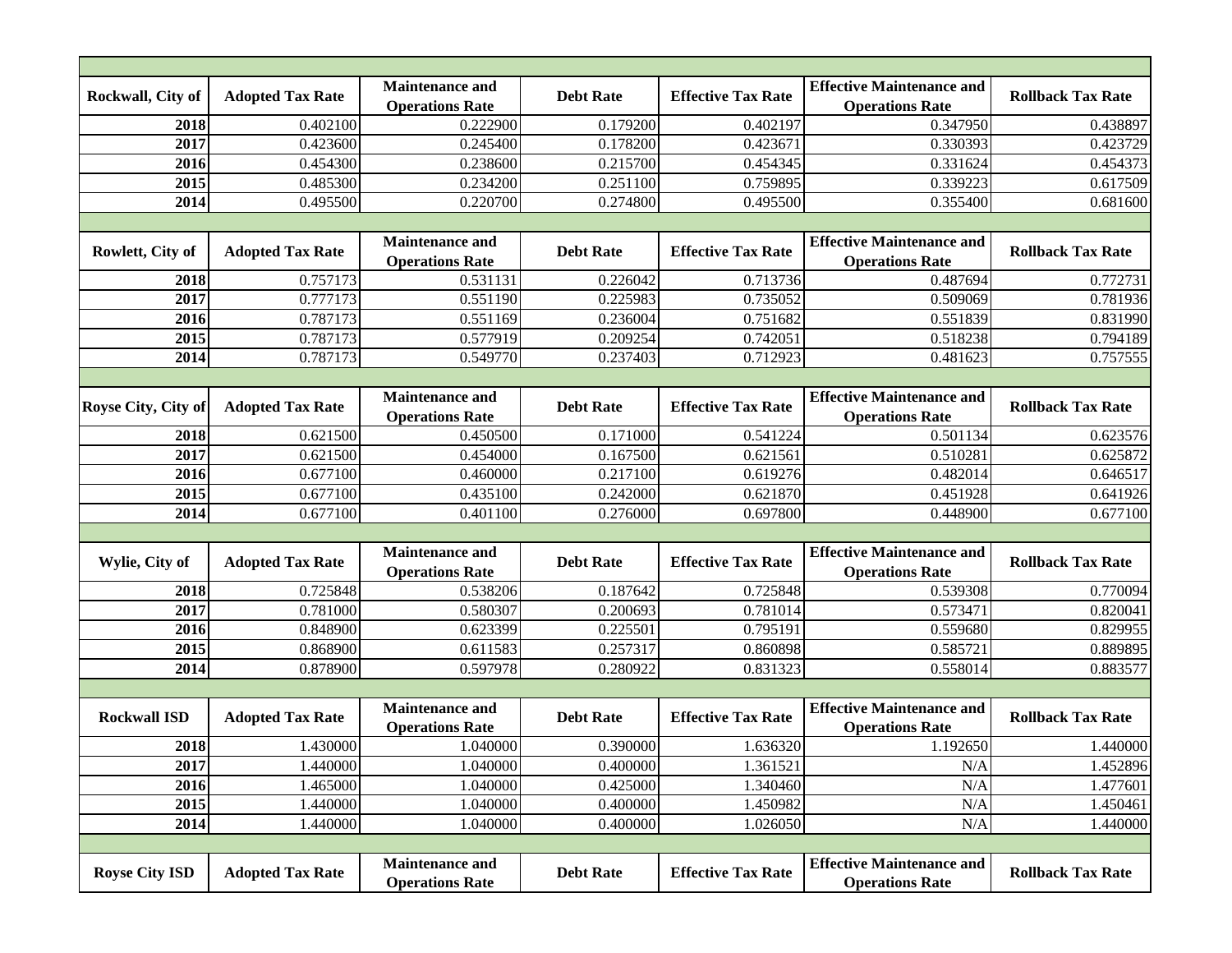| 2018             | 1.670000                | 1.170000                                         | 0.500000         | 1.778280                  | 1.333000                                                   | 1.670000                 |  |  |
|------------------|-------------------------|--------------------------------------------------|------------------|---------------------------|------------------------------------------------------------|--------------------------|--|--|
| 2017             | 1.670000                | 1.170000                                         | 0.500000         | 1.661320                  | N/A                                                        | 1.670000                 |  |  |
| 2016             | 1.670000                | 1.170000                                         | 0.500000         | 1.677250                  | N/A                                                        | 1.670000                 |  |  |
| 2015             | 1.670000                | 1.170000                                         | 0.500000         | 1.598592                  | N/A                                                        | 1.670000                 |  |  |
| 2014             | 1.670000                | 1.170000                                         | 0.500000         | 1.720170                  | N/A                                                        | 1.670000                 |  |  |
|                  |                         |                                                  |                  |                           |                                                            |                          |  |  |
| MUD <sub>1</sub> | <b>Adopted Tax Rate</b> | Maintenance and<br><b>Operations Rate</b>        | <b>Debt Rate</b> | <b>Effective Tax Rate</b> | <b>Effective Maintenance and</b><br><b>Operations Rate</b> | <b>Rollback Tax Rate</b> |  |  |
| 2018             | 0.390000                | 0.100000                                         | 0.290000         | N/A                       | N/A                                                        | N/A                      |  |  |
| 2017             | 0.450000                | 0.110000                                         | 0.340000         | N/A                       | N/A                                                        | N/A                      |  |  |
| 2016             | 0.500000                | 0.170000                                         | 0.330000         | N/A                       | N/A                                                        | N/A                      |  |  |
| 2015             | 0.550000                | 0.190000                                         | 0.360000         | N/A                       | N/A                                                        | N/A                      |  |  |
| 2014             | 0.600000                | 0.270000                                         | 0.330000         | N/A                       | N/A                                                        | N/A                      |  |  |
|                  |                         |                                                  |                  |                           |                                                            |                          |  |  |
| MUD 6            | <b>Adopted Tax Rate</b> | <b>Maintenance and</b><br><b>Operations Rate</b> | <b>Debt Rate</b> | <b>Effective Tax Rate</b> | <b>Effective Maintenance and</b><br><b>Operations Rate</b> | <b>Rollback Tax Rate</b> |  |  |
| 2018             | 0.750000                | 0.200000                                         | 0.550000         | N/A                       | N/A                                                        | N/A                      |  |  |
| 2017             | 0.750000                | 0.420000                                         | 0.330000         | N/A                       | N/A                                                        | N/A                      |  |  |
| 2016             | 0.750000                | 0.750000                                         | N/A              | N/A                       | N/A                                                        | N/A                      |  |  |
| 2015             | 0.750000                | 0.750000                                         | N/A              | N/A                       | N/A                                                        | N/A                      |  |  |
| 2014             | 0.750000                | 0.750000                                         | N/A              | N/A                       | N/A                                                        | N/A                      |  |  |
|                  |                         |                                                  |                  |                           |                                                            |                          |  |  |
|                  |                         |                                                  |                  |                           |                                                            |                          |  |  |
| MUD <sub>7</sub> | <b>Adopted Tax Rate</b> | <b>Maintenance and</b><br><b>Operations Rate</b> | <b>Debt Rate</b> | <b>Effective Tax Rate</b> | <b>Effective Maintenance and</b><br><b>Operations Rate</b> | <b>Rollback Tax Rate</b> |  |  |
| 2018             | 0.750000                | 0.750000                                         | N/A              | N/A                       | N/A                                                        | N/A                      |  |  |
| 2017             | 0.750000                | 0.750000                                         | N/A              | N/A                       | N/A                                                        | N/A                      |  |  |
| 2016             | 0.750000                | 0.750000                                         | N/A              | N/A                       | N/A                                                        | N/A                      |  |  |
|                  |                         |                                                  |                  |                           |                                                            |                          |  |  |
| <b>MUD 8</b>     | <b>Adopted Tax Rate</b> | <b>Maintenance and</b><br><b>Operations Rate</b> | <b>Debt Rate</b> | <b>Effective Tax Rate</b> | <b>Effective Maintenance and</b><br><b>Operations Rate</b> | <b>Rollback Tax Rate</b> |  |  |
| 2018             | 0.750000                | 0.750000                                         | N/A              | N/A                       | N/A                                                        | N/A                      |  |  |
| 2017             | 0.750000                | 0.750000                                         | N/A              | N/A                       | N/A                                                        | N/A                      |  |  |
| 2016             | 0.750000                | 0.750000                                         | N/A              | N/A                       | N/A                                                        | N/A                      |  |  |
| 2015             | 0.750000                | 0.750000                                         | N/A              | N/A                       | N/A                                                        | N/A                      |  |  |
| 2014             | 0.750000                | 0.750000                                         | N/A              | N/A                       | N/A                                                        | N/A                      |  |  |
|                  |                         |                                                  |                  |                           |                                                            |                          |  |  |
| MUD <sub>9</sub> | <b>Adopted Tax Rate</b> | <b>Maintenance and</b><br><b>Operations Rate</b> | <b>Debt Rate</b> | <b>Effective Tax Rate</b> | <b>Effective Maintenance and</b><br><b>Operations Rate</b> | <b>Rollback Tax Rate</b> |  |  |
| 2018             | 0.750000                | 0.750000                                         | N/A              | N/A                       | N/A                                                        | N/A                      |  |  |
| 2017             | 0.750000                | 0.750000                                         | N/A              | N/A                       | N/A                                                        | N/A                      |  |  |
| 2016             | 0.750000                | 0.750000                                         | N/A              | N/A                       | N/A                                                        | N/A                      |  |  |
| 2015<br>2014     | 0.750000                | 0.750000                                         | N/A              | N/A                       | N/A                                                        | N/A<br>N/A               |  |  |